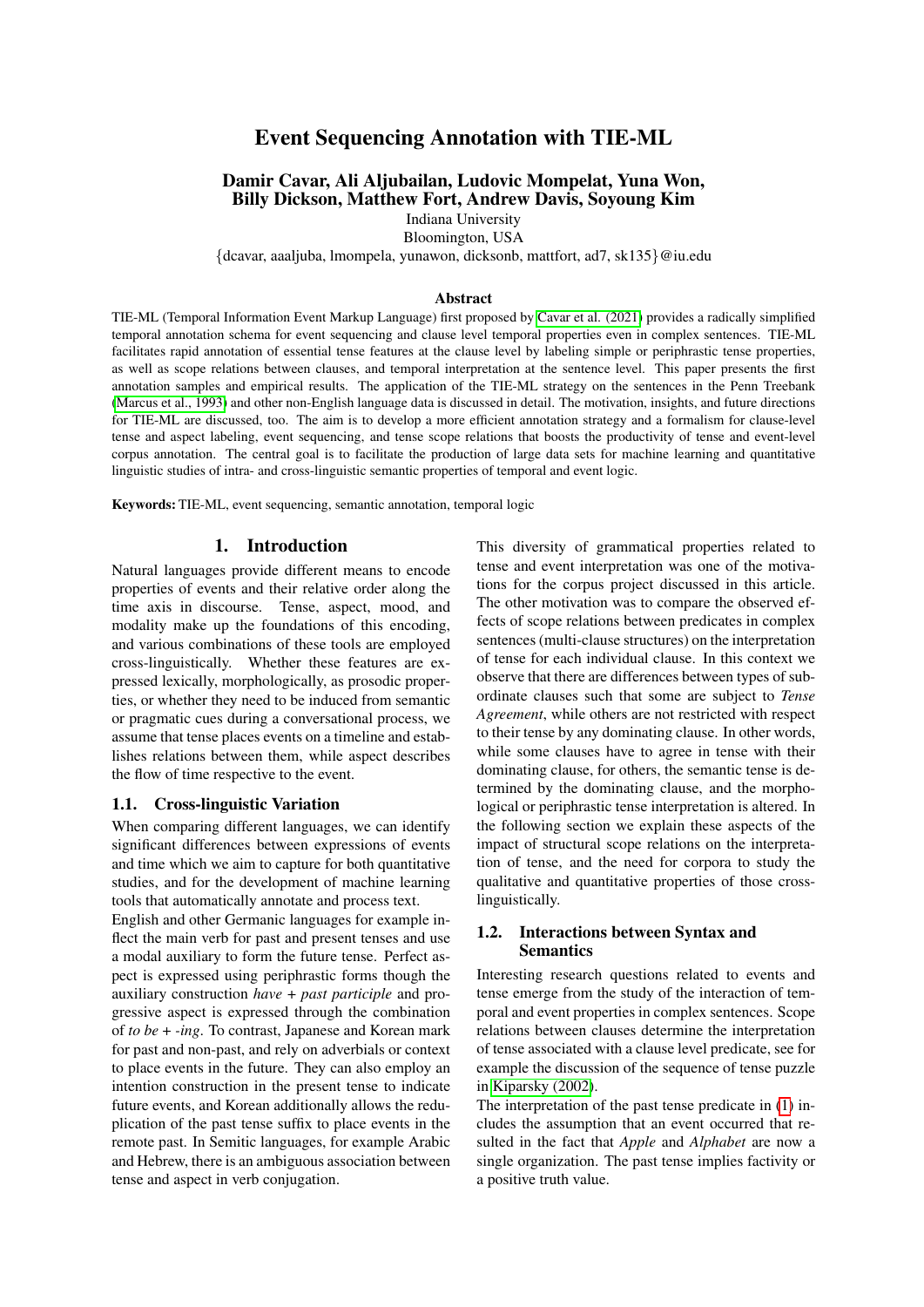#### <span id="page-1-0"></span>(1) *Apple merged with Alphabet.*

Placing this clause in the scope of a simple matrix clause with a past tense predicate does not change this interpretation, as example [\(2\)](#page-1-1) shows.

<span id="page-1-1"></span>(2) *Reuters reported* [ *that Apple merged with Alphabet* ]

The interpretation of the embedded clause in example [\(2\)](#page-1-1) does not change significantly in comparison to example [\(1\)](#page-1-0). However, if we alter the tense of the matrix clause, the interpretation of the temporal properties of the embedded predicate is altered significantly, as example [\(3\)](#page-1-2) shows.

<span id="page-1-2"></span>(3) *Reuters will report* [ *that Apple merged with Alphabet* ]

Example [\(3\)](#page-1-2) no longer allows for the assumption that *Apple* indeed *merged with Alphabet* at speaker time, nor is it possible to exclude this possibility. The future tense of the matrix clause provides a new time frame that affects the past tense interpretation of the embedded clause.

We also observe that some clauses that are syntactically assumed to modify a predicate, tend to agree with respect to tense with the modified predicate. Clauses that are selected by the predicate, as with *report* and the subordinate clause in [\(3\)](#page-1-2), do not have to agree for tense in the same way. We assume that example [\(5\)](#page-1-3) in contrast to [\(4\)](#page-1-4) should be considered deviant and semantically problematic, if not completely ungrammatical.

- <span id="page-1-4"></span>(4) *While I will be in Paris, Reuters will report* [ *that Apple merged with Alphabet* ]
- <span id="page-1-3"></span>(5) ? [ *While I was in Paris* ] *Reuters will report* [ *that Apple merged with Alphabet* ]

Similarly, deeper clause embedding of modifying predicates as in [\(6\)](#page-1-5) is subject to the same kind of constraint. The ungrammaticality of [\(7\)](#page-1-6) is due to the mismatch between the tense in the modifier headed by *visit* and the matrix clause head predicate *reported*.

- <span id="page-1-5"></span>(6) *During the time that I visited Paris, Reuters reported that Apple merged with Alphabet.*
- <span id="page-1-6"></span>(7) \**During the time that I will visit Paris, Reuters reported that Apple merged with Alphabet.*

In some cases this compatibility of tense properties between modifier clause and modified predicate is even more complex, as the *if*-clauses in [\(8\)](#page-1-7) and [\(9\)](#page-1-8) show.

- <span id="page-1-7"></span>(8) *If I visit Paris, Reuters will report that...*
- <span id="page-1-8"></span>(9) \**If I will visit Paris, Reuters will report that...*

Without going into details why present tense of the modifier predicate is compatible with the future tense of the modified predicate, we observe that morphosyntactic present tense is compatible and often used as semantic future tense.

We observe that modifying temporal adverbial clauses (adjuncts) need to agree in tense with the head predicate that they modify. Selected predicates either have to have tense or be infinitival, but the tense of a selected finite clause is not part of the selection.

To be able to capture the clause-level tense properties and the complex interactions of tense scope induced via syntactic properties, we have to take into account multiple annotation levels or tiers, to describe for example:

- syntactic scope relations (dominance and precedence at least),
- the tense of the particular clauses, and
- the semantic relations between clauses in terms of selection vs. modification.

Thus in the annotation approach discussed here, the information about clause hierarchy, selection or modification, as well as linear sequencing have to be captured.

#### 1.3. Sequencing and Duration of Events

As emphasized in [Cavar et al. \(2021\)](#page-7-0), sequencing of predicates and events along the time axis is a phenomenon related to tense and the temporal interpretation of predicates. In example [\(10\)](#page-1-9) we observe that the linear order of sub-events as presented in syntax correlates with the semantic alignment of the sub-events along the time axis.

<span id="page-1-9"></span>(10) *Wash the veggies, chop them, and fry them.* 
$$
1 \qquad 2 \qquad 3
$$

Example [\(11\)](#page-1-10) on the other hand exhibits a mismatch between the linear presentation sequence of sub-events and the underlying temporal alignment on the time axis.

## <span id="page-1-10"></span>(11) *Before you fry the veggies, make sure to wash* 3 1 *and chop them.* 2

Capturing the empirical sequencing of events along the time axis, their potential coincidence, or their overlap is relevant at various levels in semantically aware Natural Language Processing (NLP) or Artificial Intelligence (AI) applications. In computational reasoning, the temporal sequence of events is often relevant for the analysis of causality or intention.

The central focus in the first phase of this effort was to provide temporal sequencing annotations for events in complex sentences. There are many other highly relevant issues related to this, as for example duration of events. By breaking the temporal annotation effort and ML model training into atomic tasks, we expect to achieve faster much better results. In the next project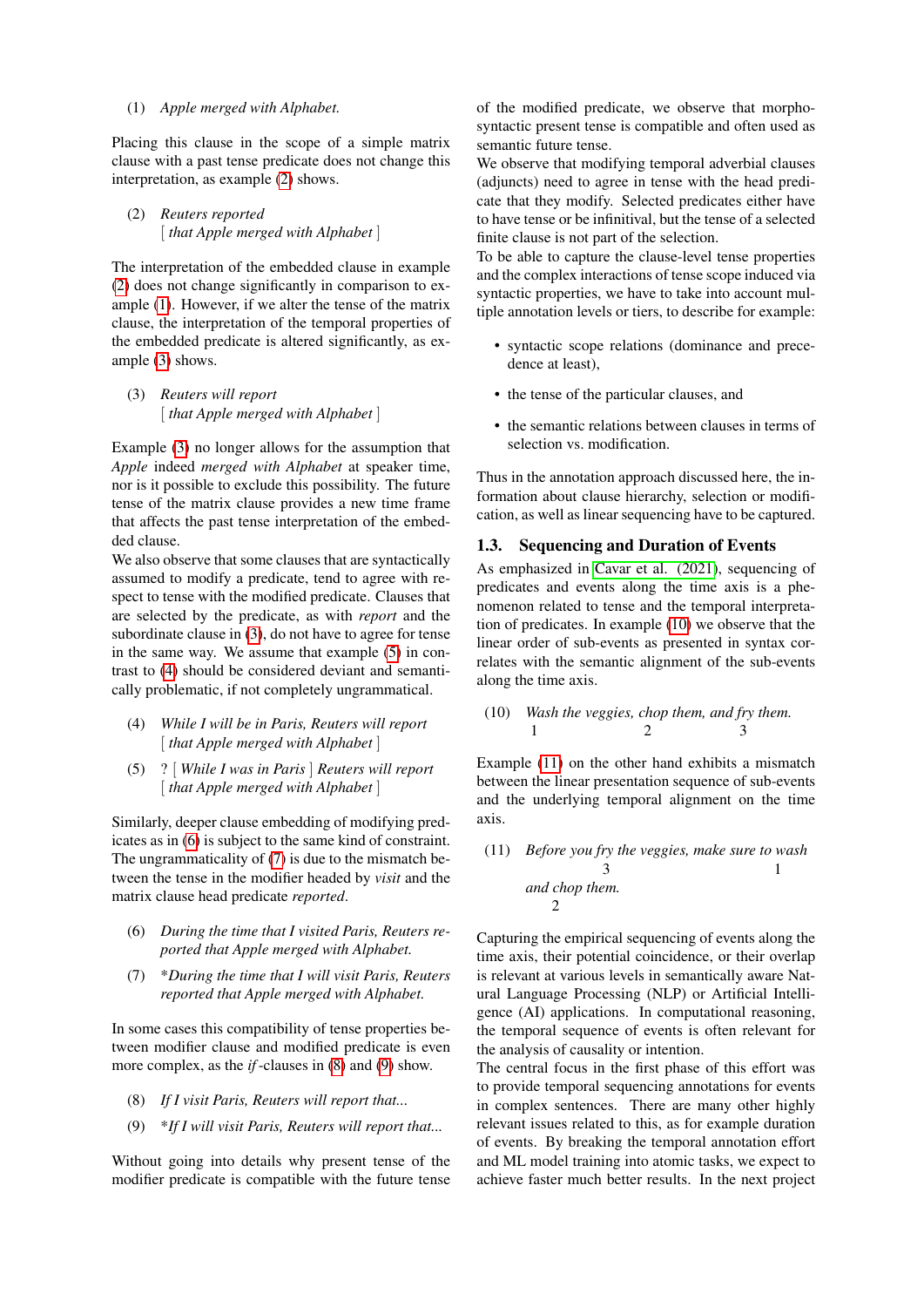phase we are extending the effort to annotation of duration and overlaps of events.

We have not identified any other resource that could provide enough cross-linguistic data sufficiently large to train ML models and that would be able to provide temporal sequencing and duration annotations of events at the clause level. This is another motivation for the corpus project discussed here.

### 1.4. Previous Work

There are two dimensions to the annotation task discussed here. One is concerned with theoretical approaches to tense and event description that are useful in theoretical linguistic studies, and that facilitate the understanding and theorizing about intra- and crosslinguistic semantics of tense and event logic. The other dimension is related to annotation standards and proposals suggested for time and event description augmentation of text corpora that can facilitate the generation of corpora for data-driven machine learning for NLP. In the following, each of these dimensions is discussed separately.

For annotation purposes, there are various theoretical candidates that appear appropriate from a perspective that aims at the maximization of annotated data and minimization of annotation mistakes when focusing on events and time properties. Annotation of common tense properties and related features using grammatical concepts like present, past, and future is useful, but insufficient for the tasks at stake here, viz., event sequencing and interpretation of tense in complex sentences.

In the current approach and as part of the TIE-ML annotation schema, a variant of the Reichenbach Model [\(Reichenbach, 1947\)](#page-8-0) has been adopted. The reason for selecting the Reichenbach model is explained in the following section. A discussion of the numerous other alternatives would be beyond the scope of this article.

#### 1.4.1. The Reichenbach Model

[Reichenbach \(1947\)](#page-8-0) introduces a theory of tense that provides the building blocks for developing a method to capture or describe time and event information in language. The theory presents three time variables: E for *event time*, R for *reference time*, and S for *speaker time*.

*Event time* refers to the time of the event in question. *Reference time* refers to a reference point or point of focus for that event, which can be expressed overtly via an adverbial such as *now* or *yesterday*, but can also be covert or implicit. *Speaker time* refers to the time of the utterance itself. These variables are ordered via two ordering relations with ',' denoting simultaneous, and '...' denoting separated sequencing.

- (12) a. Simple Present (E,R,S where  $R = now$ ) *I see Ross now.*
	- b. Simple Past  $(E,R_S)$  where  $R =$  yesterday) *I saw Ross yesterday.*

c. Simple Future  $(S_E, R$  where  $R =$  tomorrow)

*I will see Ross tomorrow.*

- d. Present Perfect  $(E_S, R)$  where  $R = now$ ) *I have seen Ross now.*
- e. Past Perfect (E\_R\_S where  $R =$  yesterday) *I had seen Ross yesterday.*
- f. Future Perfect (S\_E\_R where  $R =$  tomorrow)

*I will have seen Ross tomorrow.*

All three variables are explicit in each example above, regardless of whether perfect aspect is present. Note, however, that if we consider examples without perfect aspect—i.e., consider examples with simple past, simple present, or simple future tenses—only two of the three variables, speaker time S and event time E, are needed to distinguish the tenses. It is only when we introduce a second aspect category (here, the perfect) that we need a third time variable, reference time R, to distinguish between the resulting tense-aspect combinations. The TIE-ML annotation schema incorporates this variant of the Reichenbach model. See [Comrie](#page-7-3) [\(1985\)](#page-7-3) for a related variant of the Reichenbach model where reference time only appears in relative tenses.

The hypothesis in this project is that scope relations and other temporal properties such as tense, aspect, and temporal adverbials affect ordering relations between the variables expressed in the Reichenbach model. For example, where using a concrete temporal expression that anchors the predicate's reference time does not affect the relation between speaker time and event time, other properties such as scope relations, tense, and aspect from a dominating matrix clause may alter the Reichenbach variable ordering of subordinate clauses. To be able to study such effects cross-linguistically and over large corpora, as well as develop efficient models for the analysis or generation of tense and event-related expressions, the granularity in this project's approach to capturing temporal information has been extended from simple labels like *past*, *present*, and *future* to these Reichenbach variables.

The enterprise of offering a fine-grained annotation schema that entails scope relations and other temporal properties has been undertaken by [Pustejovsky et](#page-7-4) [al. \(2003b\)](#page-7-4) and their Time Markup Language project. In the next section, we introduce the project, discuss its characteristics and potential limitations, especially regarding the complexity of its annotation schema, and how TIE-ML offers a good compromise between details of annotations and limited effort.

### 1.5. TimeML and Annotation Standards

TimeML [\(Pustejovsky et al., 2003a;](#page-7-5) [Pustejovsky et al.,](#page-8-1) [2005\)](#page-8-1) is an XML-based markup language and metadata standard developed for annotating events and temporal expressions in natural language or time information in general. It is the most detailed and theoretically grounded framework.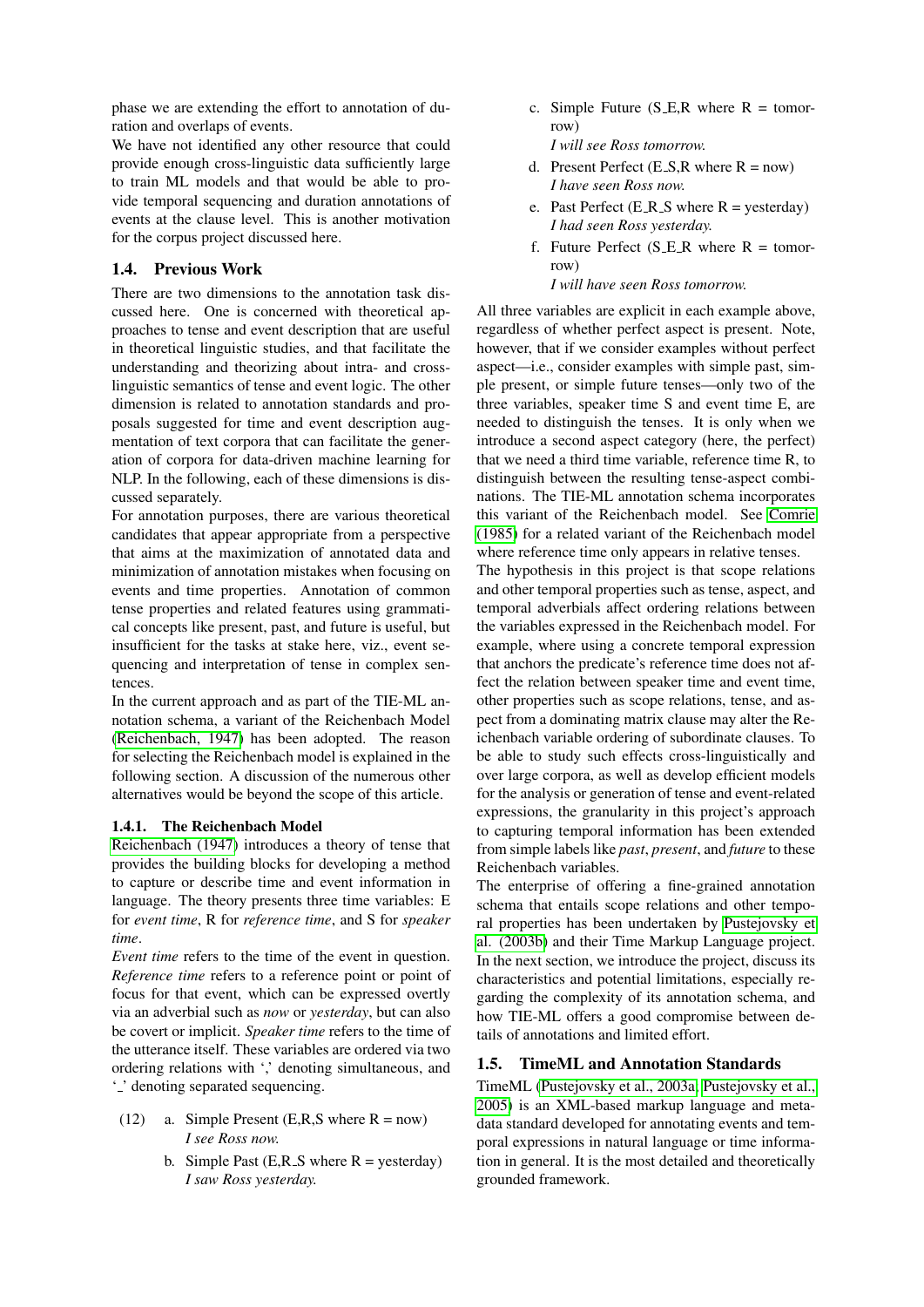Historically, TimeML seems to have its roots in the workshop Time and Event Recognition for Question Answering Systems (TERQUAS) in 2002. At the TERQUAS workshop, recommendations for the enhancement of question answering systems were developed. [Pustejovsky et al. \(2003b\)](#page-7-4) proposed TimeML for the annotation of events and temporal relations integrating for example the TIMEX2 tag (see for example [Wilson et al. \(2001\)](#page-8-2)), a proposed inline XML tag with six attributes, and various other suggestions, along with other emerging schemata [\(Katz and Arosio, 2001\)](#page-7-6). See [Cavar et al. \(2021\)](#page-7-0) for a more detailed overview of the different standards and how they relate to TimeML.

TimeML is concerned with two major objectives. The first is to map predicates to events. The second is to establish a relative ordering between events.

In TimeML there are separate annotations for events and temporal expressions, and the specific anchoring or ordering dependencies are expressed in language. It provides four core annotation tags, i.e., EVENT, TIMEX3, SIGNAL, and LINK. EVENT encodes events that are punctual or that have a duration associated with them. The SIGNAL tag can be used to mark up function words with a temporal reference. Relationships between events are encoded via LINK tags. Each of these tags provides sophisticated annotation properties that can cover complex events and temporal relations. The complexity of TimeML can be seen when considering for example the EVENT tag. It is broken down into types of events like *Reporting*, *Perception*, *Aspectual*, *I Action*, *I State*, *State*, and *Occurrence* events.

TimeML introduces not just new extensions to the TIMEX2 tag via new attributes. It also introduces temporal functions to allow intentionally specified expressions like *five months ago* or *in five days*. It allows for the annotations of SIGNALS that are relevant for the interpretation of temporal expressions, like temporal prepositions (e.g., *at*, *on*, *during*, *for*) or connectives (e.g., *while*, *after*, *before*). Event expressions that can be specified include a rich set of types like tensed verbs (e.g., *has left*, *was captured*, *will resign*), stative adjectives (e.g., *landed*, *sunken*, *stalled*), or event nominals (e.g., *destruction*, *merger*, *Military Operation*, *Gulf War*). It provides instruments to express dependencies between events and times, for example *anchoring*, *embeddings*, or *orderings*.

Although these sophisticated instruments facilitate the annotation of extremely detailed temporal information in language, their complexity requires extensive training of annotators to provide sufficient and useful data sets with acceptable annotation quality. We found the overall annotation process to demand significantly more effort than necessary when focusing on a subset of details related to event and time annotation required for our downstream machine learning applications.

The simplified TIE-ML schema presented in the next section aims to solve these issues while providing comprehensive annotations for time and event information that can easily be mapped and translated into the theoretically far superior annotation standard of TimeML

### 2. TIE-ML Standard and Approach

TIE-ML (Temporal Information Event Markup Language) [\(Cavar et al., 2021\)](#page-7-0) is a simplified temporal annotation schema that focuses on event sequencing annotation and clause level temporal properties of main predicates. The goal of TIE-ML is to improve upon previous markup strategies' accuracy and productivity via simplification. Increasing the production of *good data* with the event and temporal properties annotated will facilitate the development of machine learning models for applications that can benefit from specific semantic analytics. This increase of productivity can also be achieved through simplifying the task for annotators.

Breaking tasks down to simple annotations of predicate tense, enumeration of events expressed by predicates, and labeling temporal expressions that encode duration or temporal anchoring simplifies the process, requires less training of annotators and reduces annotation errors.

TIE-ML was designed as an XML markup language that provides sentence and clause level annotations of text using the S and C tag respectively. While XML is a possible way to augment text with event and temporal information, the same approach can be achieved with a JSON-variant of TIE-ML. Alternative formats like  $CoNLL(-U)^1$  $CoNLL(-U)^1$  [\(Buchholz and Marsi, 2006\)](#page-7-7) can be generated as well.

TIE-ML focuses on the annotation of events expressed by individual predicates at the clause level. By enumerating each clause or independent predicate, an event is identified with an (eventid) as shown in the XML sample in Figure [\(1\)](#page-3-1).

```
<tiem\ge\langle s \rangle \langle c \rangle eventid="1">
       Danny watched the movie
       \langle les
       << e v e n t i d = "2">
       and ate popcorn
       \langle c \rangle. \langle s \rangle\langle s \rangle \langle c \rangle eventid="3">
        Josh brought the pizza
       \langle c \rangle. \langle s \rangle\langle tieml>
```
#### <span id="page-3-1"></span>Figure 1: TIE-ML example

While eventid reflects the presentation order of events in a text, temporal ordering is annotated by providing a timeslot identifier that reflects the relative

<span id="page-3-0"></span><sup>1</sup> See [https://universaldependencies.org/](https://universaldependencies.org/format.html) [format.html](https://universaldependencies.org/format.html) for a detailed explanation of the CoNLL-U format.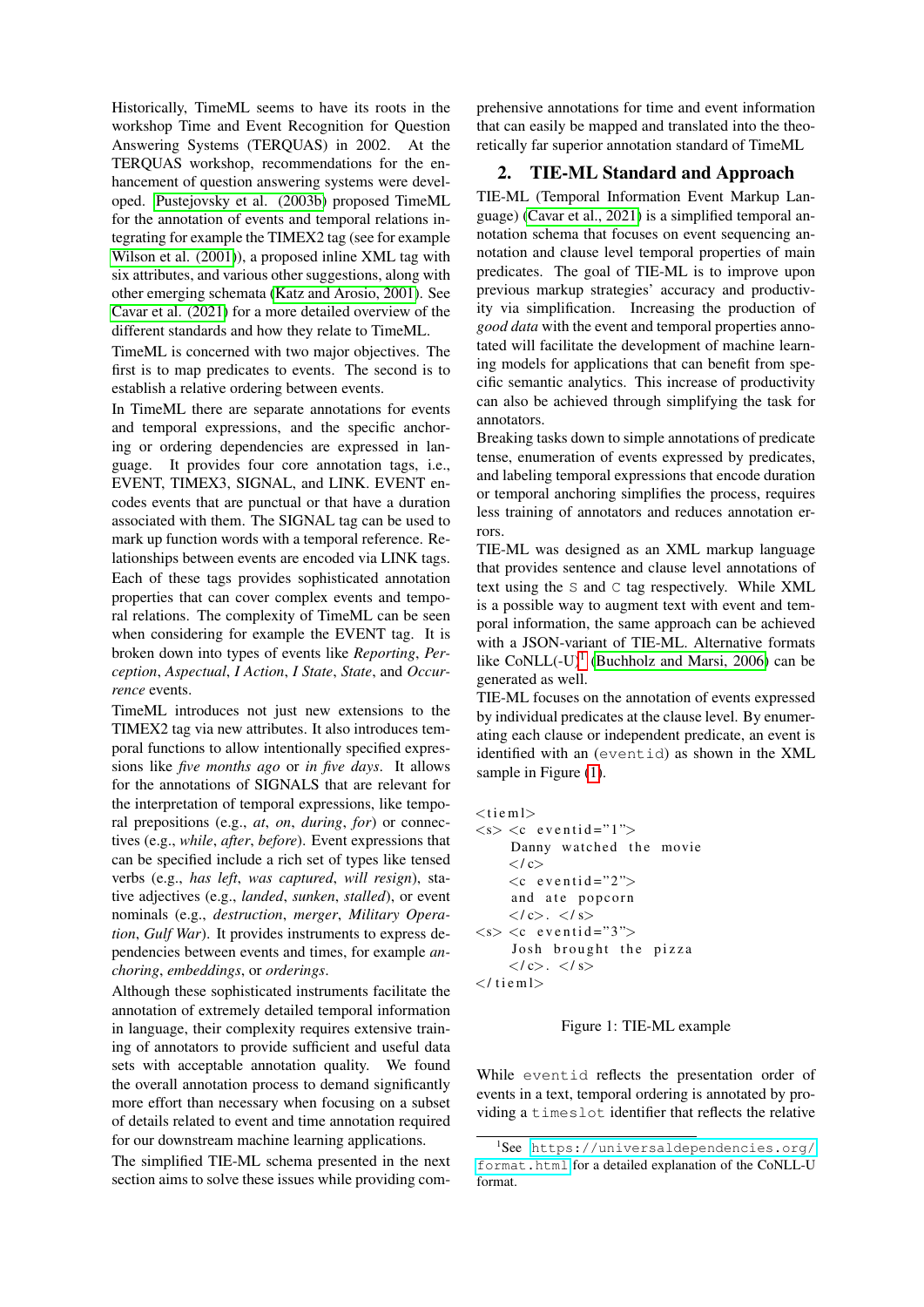position of events on the time axis. For point-wise events, this is a concrete location of the event on the time axis. For events with an associated duration, this reflects the start point of the event on the time axis. These two properties are defined as attributes of the C (or S) tag in XML, as shown in Figure [\(2\)](#page-4-0).

```
\langle s \rangle \langle c eventid="1" times lot="2">
       Before you fry the vegetables \langle c \rangle\langle c \text{ event } d = "2" \text{ time } s \text{ to } t = "1" \ranglechop them into cubes
       \langle c \rangle. \langle s \rangle
```
<span id="page-4-0"></span>Figure 2: TIE-ML timeslot example

In Figure  $(2)$  the enumerated eventid does not correspond with the temporal order timeslot as reflected in their differing values amongst each respective clause.

The tense properties of the predicates are labeled using the Reichenbach variables *event time* E, *speaker time* S, and *reference time* R, which are introduced as XML attributes to the C tag at the clause level as shown in Figure [\(3\)](#page-4-1). The values of these attributes are integers that reflect the relative order of coincidence or precedence, e.g., an S-value of 0 and an E-value of 0 represent present tense, an S-value of 0 and an E-value of -1 represent past tense, and an S-value of 0 and an E-value of 1 represent future tense.

```
\langle s \rangle \langle c \ e = \rangle -1 \rangle" s="0">
       Danny watched the movie.
</ c> </ s>
```
<span id="page-4-1"></span>Figure 3: TIE-ML Reichenbach variables simple example

Note that because Figure  $((3)$  $((3)$  is a simple past tense sentence, the *reference time* R does not appear. Values of -1 and 0 for *event time* and *reference time* respectively correspond to the Reichenbach notation of E<sub>-S</sub>. Figure [\(4\)](#page-4-2) presents an annotation example of a future perfect sentence in which *reference time* R does appear.

 $\langle s \rangle \langle c \ e = "1" \ r = "2" \ s = "0" \rangle$ Danny will have watched the movie.  $\langle c \rangle \langle s \rangle$ 

<span id="page-4-2"></span>Figure 4: TIE-ML Reichenbach variables perfect example

Values of 1, 2, and 0 for *event time*, *reference time*, and *speaker time* respectively correspond to the Reichenbach notation of S<sub>.E.R.</sub>

Concrete expressions of reference time in the clause are encoded as attributes using the reference attribute in the C-tag. as shown in Figure [\(5\)](#page-4-3).

 $\langle s \rangle \langle c$  reference = "Monday"> Jacob visited his mother on Monday.  $\langle c \rangle \langle s \rangle$ 

<span id="page-4-3"></span>Figure 5: TIE-ML reference example

This XML annotation schema is kept intentionally simple to allow for efficient annotation of sequencing of events, as well as temporal features of predicates and temporal expressions in each respective clause. To be precise, our prediction is that TIE-ML is more efficient and leads to cleaner results much faster than alternative annotation approaches both when it comes to creating a resource that provides annotations of predicate properties and clausal relationships in particular geared toward the development of machine learning models, as well as when it comes to the quantitative and qualitative study of intra- and cross-linguistic temporal properties. To validate our prediction, we decided to use the Penn Treebank (Marcus et al., 1999) as a base-corpus and augment the syntactic and functional annotations with the proposed event and temporal properties.

XML as such, however, was not a convincing data format for annotators to work with or produce, even though powerful XML editors and tools can simplify the editing task tremendously. Instead of using XML as the annotation format, we decided to use TIE-ML XML as an exchange and conversion format, one that can be generated from formats provided by sophisticated annotation tools like INCEpTION, or one that can be converted into the extremely powerful TimeML annotation format.

In the following, we describe the adaptation and use of a specific configuration of INCEpTION for the TIE-ML style of annotation.

## 2.1. Annotation Implementation using **INCEpTION**

The INCEpTION platform [\(Klie et al., 2018\)](#page-7-8) served for the annotation of the Penn Treebank corpus using the TIE-ML standard. The main reason for using it was the expectation that the annotation effort could be simplified and facilitated even more. In addition to providing excellent annotation instruments, INCEpTION also offers advanced management of annotators, corpora, and statistical tools for inter-annotator agreement analysis. The specification of the three specific layers of annotations, namely: predicate, clausal, and temporal named entity annotations, is straightforward in INCEpTION. The predicate annotation layer is used to annotate predicates (whether finite or non-finite) and has an *Aspect* feature and a *Tense* feature.

The *Aspect* feature includes the following tags: *Simple*,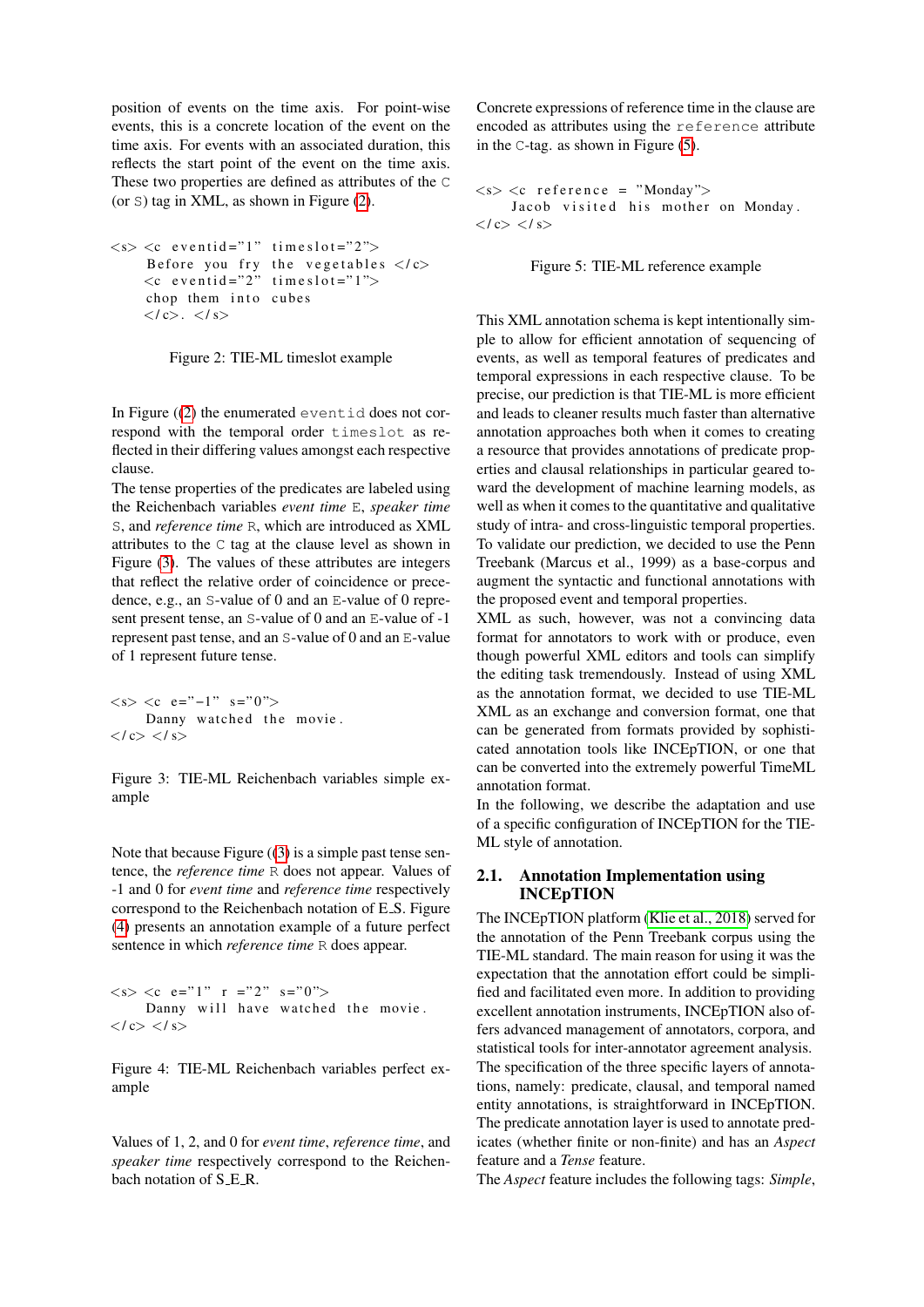*Progressive*, *Perfect*, *Perfect Progressive*. In addition, annotation of *Voice* features is provided in form of an optional *Passive* tag.

The *Tense* feature includes the following tags: *Present*, *Past*, and *Future*. These tags are converted in the backend when transferring the annotations to the TIE-ML XML format to the corresponding Reichenbach variables.

The Temporal named entity annotation layer is used to mark temporal referents which anchor a given clause in a specific point in time. It includes the following tags: TEMP (for a temporal element in its pure form), TEMPderiv (for a temporal element as a derivational element), and TEMPpart (for a temporal element as part of a bigger token). These tags corresponds to the TIE-ML reference tag.

In periphrastic tense forms, the temporal cues are expressed as a sequence of verbal elements, i.e., auxiliaries and verbs. In copula constructions, the copula element and an additional adjectival or nominal head form the predicate of a clause. As an additional problem, Multi-word expressions in periphrastic tense forms can be realized discontinuously in a clause, as shown in example [\(13\)](#page-5-0). To annotate the properties of the predicate in clauses with such discontinuities, each element of the predicate is labeled with the full predicate feature set independently, while adjacent sequences of lexical items are marked as one multi-word predicate unit.

#### <span id="page-5-0"></span>(13) *John was mostly reading newspapers.*

Finally, for non-finite verb forms or for cases in which the copula or auxiliary is missing as shown in example [\(14\)](#page-5-1), the verbal element that is overt is only labeled for Aspect (Simple, Perfect, Progressive, or Passive) and not for Tense since the tense marking is present on the auxiliary/copula.

## <span id="page-5-1"></span>(14) [ *John is reading a book* ] *and* [ *drinking tea.* ]

The core annotation assumption is that each clause has only one core predicate. In some cases, this predicate can be opaque, for example, due to *ellipsis* or *gapping* applied to the clause or sentence (see for example [John](#page-7-9)[son \(2008\)](#page-7-9)). Opaque predicates are not yet annotated in this version of the corpus.

The individual lexical items are independently labeled with a part-of-speech tag in the Penn Treebank, which allows for automatic detection of inversion and deviation from canonical word order. This is relevant for the annotation of languages that allow for auxiliary verb inversions, for example, German (see also *VP topicalization* in [Haider \(1990\)](#page-7-10)) or Croatian [\(Cavar and Wilder,](#page-7-11) [1994\)](#page-7-11).

The clausal annotation layer is used to annotate clause boundaries. Each clause can be identified as main- or subordinate clause, including differentiation between complement, adjunct, or relative clauses. Clausal features that can be used in the annotation include the following:

- Clause ID (unique integer per clause within one sentence)
- Time Slot of an event (sequence of events using integer enumeration)
- Speaker Time
- Event Time (determines the tense of each clause predicate)
- Reference Time expressed by a tagged Temporal Named Entity in the clause (optional)
- Level of Embedding (integer indicating the depth of embedding of a clause in a sentence)
- Selected by ID (the ID of the clause containing the predicate that selects the clause, if the clause is a selected complement)

Each clause is given a clause ID corresponding to the TIE-ML eventid tag, and a Time Slot corresponding to the TIE-ML timeslot tag). The Speaker Time and Event Time correspond to the TIE-ML s and e tags and are determined for the main clause based on the characterization of the main clause's predicate and its *Tense* and *Aspect* tags.The Speaker Time and Event Time of a relative, complement or adjunct clause depend on those of the main clause. The Level of Embedding and Selected by ID features relate to the clausal hierarchy. The Level of Embedding of each main clause is 0 while that of each complement, adjunct, and relative clause is always 1 more than the clause they depend on. Relative, adjunct, and main clauses are by definition not selected elements, thus the *Selected by ID* label should always be 0, while in the case of a complement clause, the label should reflect the ID of the selecting clause. Each clause contains a list of lexical items. Clauses can be rendered discontinuous within a complex sentence as in a [\(15\)](#page-5-2). Segments of tokens with the same clause ID are assumed to be parts of the same clause.

### <span id="page-5-2"></span>(15) Which car did John say that Mary will like ?  $clause<sub>1</sub>$  clause<sub>2</sub> clause<sub>1</sub>

To exemplify the annotations we will use an export format for our data set. We utilize an interim format data exchange format from INCEpTION to Machine Learning algorithms to encode sentences and clauses similar to the  $CoNLL^2$  $CoNLL^2$  Tab Separated Values (TSV) format. We separate sentences with an empty line and encode clauses by line, followed by tab-separated clause ID and time slot assignment. The enumeration of clauses starts with 1 for each sentence and it is expressed in the

<span id="page-5-3"></span> $2$ See [https://www.clips.uantwerpen.be/](https://www.clips.uantwerpen.be/conll2006/) [conll2006/](https://www.clips.uantwerpen.be/conll2006/).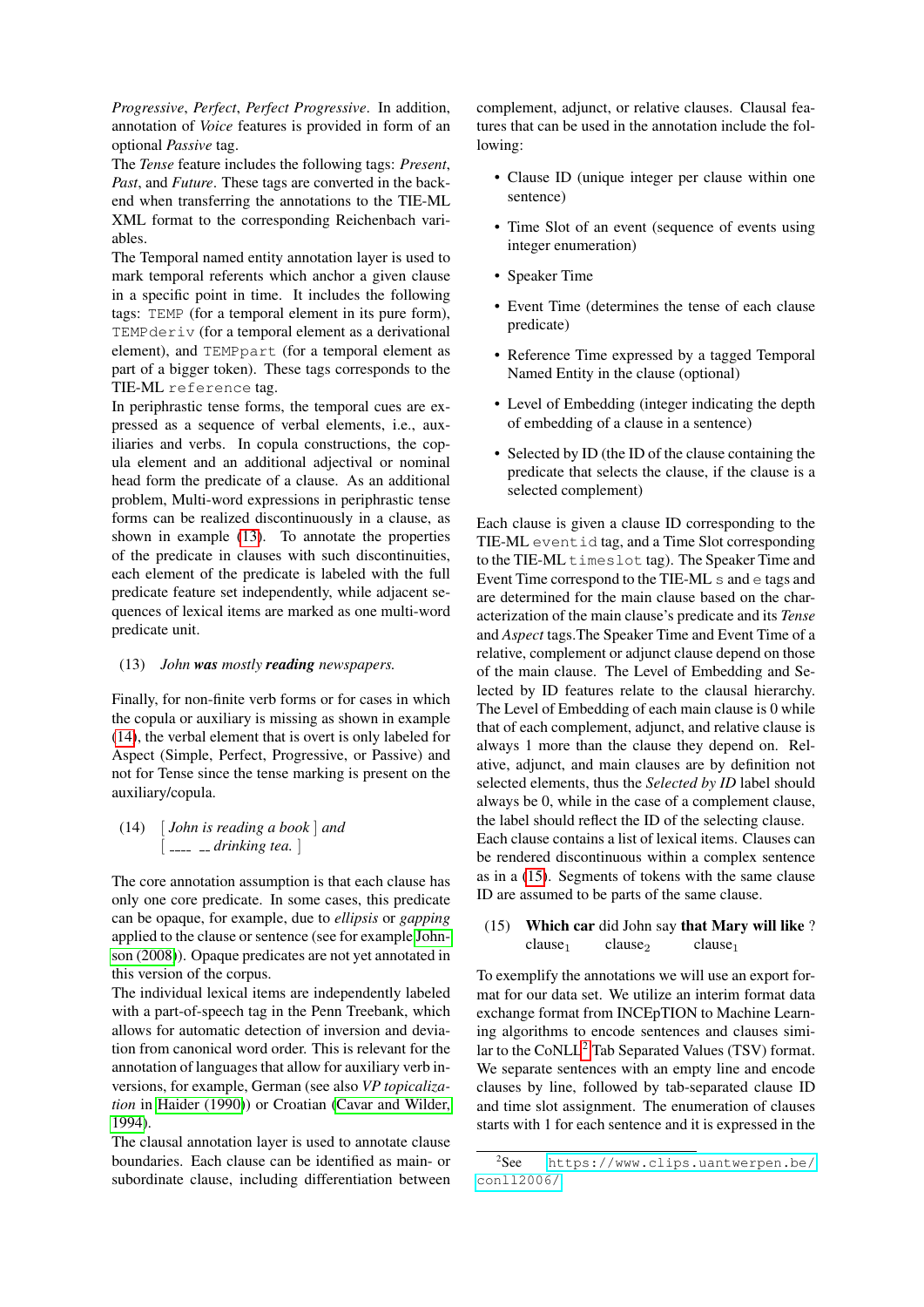second column. The temporal order of the predicates (per clause just one) is encoded as the time-slot (TS) in the third column. The clauses are tokenized. The filenames correspond to the Penn Treebank filenames.

| CLAUSE                        | TD.            | TS            |
|-------------------------------|----------------|---------------|
| Which car                     | $\overline{1}$ | - 2.          |
| did John say                  | $\overline{2}$ |               |
| that Mary will like?          |                | $\mathcal{P}$ |
| She will like the blue car. 1 |                |               |

This format is only one of many possible export formats that we generate from the INCEpTION output or storage format.

Using annotation IDs as in this case, it is possible to capture different types of very common discontinuities or dislocations in syntax and their relevance for semantic interpretation. This way it is also possible to cope with covert or incomplete predicates that are semantically implied in clauses that are subject to ellipsis or to similar phenomena.

Since the underlying sentence collection for the first level annotation for English is based on the Penn Treebank, all the annotations from the treebank (e.g., part of speech tags and syntactic structures) are available in addition to the clause level segmentation, temporal features, and sequencing provided in this project. This syntactic information provides hierarchical and scope information that can be utilized in various automatic conversions or machine learning tasks.

Additionally, we developed our own tense annotator for various Indo-European languages for clause level tense annotation to validate the user accuracy.

Note, however, that our focus is on the annotation of predicate sequencing along the time axis using a simple enumeration strategy, and additionally, on the tense information of each individual clause given its context, scope of dominance relation to other tenses and potential temporal expressions.

## 3. Data and Corpora

The corpora, samples, and scripts are made available at the public TIE-ML GitHub repository:

```
https://github.com/dcavar/tieml
```
More documentation and information about the project can be found at the website of the NLP-Lab:

<https://nlp-lab.org/timeevents/>

The annotations for English based in the first version on the Penn Treebank are made available in the GitHub repository. The dataset covers the freely available 10% of the Penn Treebank that are distributed in the Natu-ral Language Toolkit (NLTK)<sup>[3](#page-6-0)</sup> [\(Bird et al., 2009\)](#page-7-12) data set. The full Penn Treebank annotation is available as a script that reads an existing treebank data set and generates the TIE-ML annotations.

A full linked data set for the treebank will be generated and made available in the TIE-ML GitHub repository. Samples from different languages and other tools are accessible there as well, including the INCEpTION to TIE-ML XML conversion script.

Contributions from volunteers and other teams or individuals are welcome. Please use GitHub pull requests as an instrument, and feel free to contact the NLP-Lab team.

Similar datasets are being developed for Arabic, Korean, Croatian, and other languages.

#### 3.1. Copyrights

The code produced by this project is shared in the public GitHub repository under the Apache License Version 2.0.

All texts and corpora in the public GitHub repository are licensed under the Attribution-ShareAlike 4.0 International (CC BY-SA 4.0) license, or – in case of third party data – under the specific license of the copyright holder, as noted in the README or LICENSE file in the corresponding sub-folder.

## 4. Results

For the evaluation of the claim that the TIE-ML annotation approach and utilization of INCEpTION the output and annotation quality per annotator can be maximized, we took the 10% portion of the Penn Treebank in the NLTK data set. This part consists of 199 files from the treebank, with a total of 3914 sentences and 93838 tokens. The number of clauses and overt main predicates will be updated here for the final paper when the validation of the annotations is complete and approved.

| num. files     | 199   |
|----------------|-------|
| num. tokens    | 93838 |
| num. sentences | 3914  |

Table 1: Properties of the Pen Treebank Portion Annotated

For annotation, we used the adapted INCEpTION interface. The current number of annotators is 9. The scores in Table [\(2\)](#page-7-13) reflect the current average while the 9 annotators have processed different sections of the corpus. The majority of the annotators are students in computational linguistics and linguistics at Indiana University - Bloomington, with varying experience and basic training in the syntax and semantics of events and temporal relations.

The time for annotation at each different level is given in table [2.](#page-7-13) This table reflects the average time scores after a first annotation round over a corpus sample.

The scores in Table [\(2\)](#page-7-13) reflect the complexity of annotations of clause features such as selection relations, hierarchical depth, and time-slot assignment. Clause

<span id="page-6-0"></span><sup>3</sup> See <https://www.nltk.org/> for more details.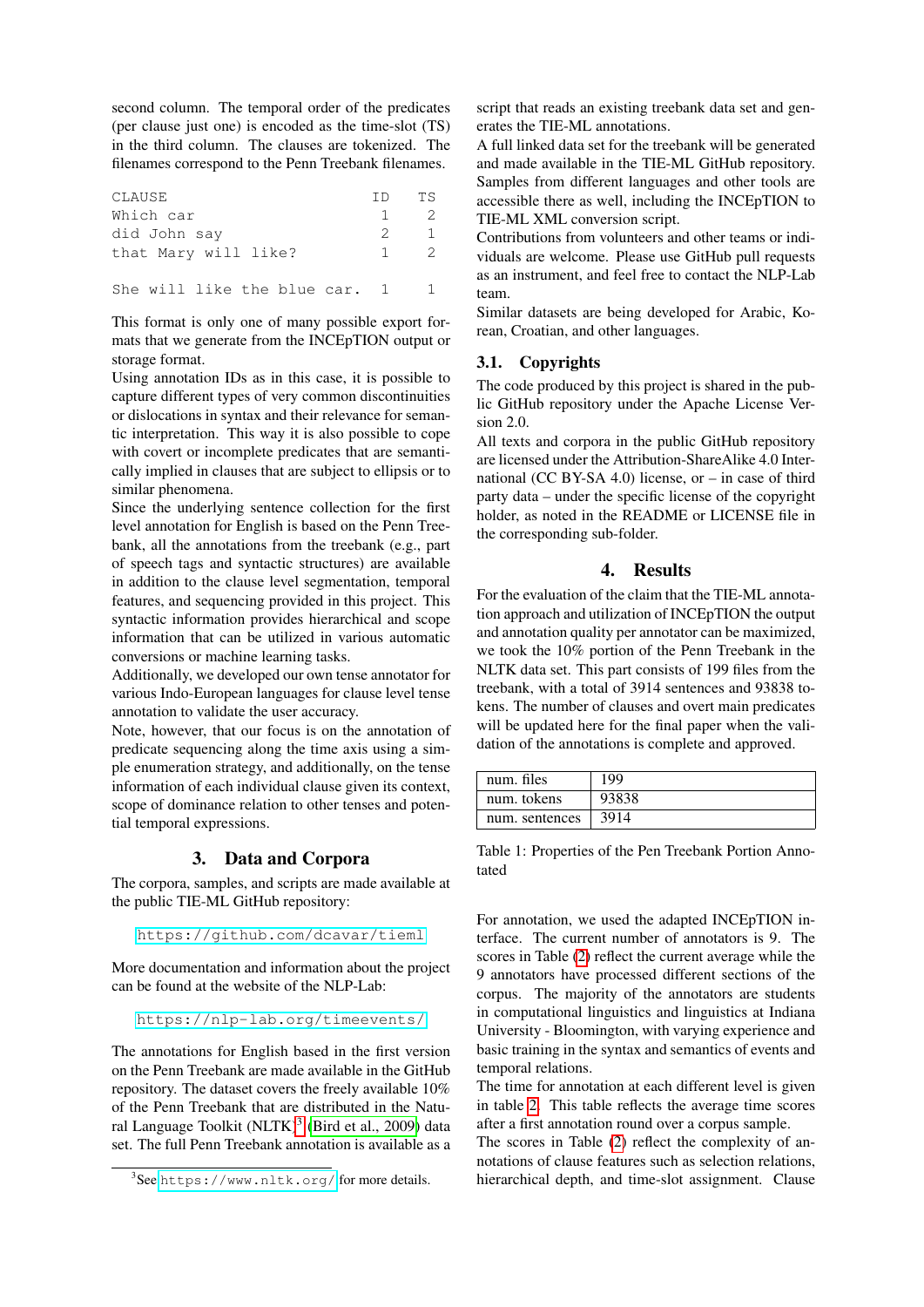| <b>Annotation type</b> | Avg. time         |
|------------------------|-------------------|
| Predicate labeling     | 13 sec./predicate |
| Clause boundaries      | 8.8 sec./clause   |
| Clause features        | 50 sec./clause    |
| Sentence               | 122 sec./clause   |

<span id="page-7-13"></span>Table 2: Average Annotation Times by Annotation **Type** 

boundary markup and predicate tense labeling are the fastest processes in the described setting. Note that clause boundary and predicate labeling also involves enumeration of events and sequencing, that is, assigning Reichenbach features to clause-level predicates and sequencing of events can be achieved with the described approach efficiently.

## 5. Conclusion

Overall, TIE-ML, a simple annotation schema focused on event sequencing annotation through the incorporation of Reichenbach variables, has been presented, and initial experiments with TIE-ML annotation using IN-CEpTION as a graphical front-end have proven to be highly informative.

Although, in the current stage, the main focus was on enriching existing English corpora, our ultimate goal is to report on intra- and cross-linguistic insights in hierarchical interpretation of tense and event sequencing in different language types (e.g., SVO, SOV, VSO), with variation in placement of embedded clauses and predicates (e.g., placement position and interpretation of adjunct vs. complement clauses).

In addition, generating large data sets using TIE-ML will provide the necessary data for training machine learning models in downstream event labeling applications that are able to guess the temporal sequencing and relation of events.

Finally, this project will apply the simple annotation scheme for temporal sequencing with some simple tweaks also to temporal duration annotation of events. By breaking the annotations down into simple tasks, we expect to improve the quantitative and qualitative properties of our resulting data sets. Temporal sequencing and duration are essential for commonsense reasoning models, which fall in the core focus of our research interest.

## 6. Acknowledgements

We are grateful to all the team members of the Indiana University NLP-Lab (<https://nlp-lab.org/>). Special thanks go to Steven Franks, Thomas Grano, Larry Moss, and Zoran Tiganj for helpful discussions, suggestions, and comments related to theoretical issues, approaches, and the project goals.

Some excellent suggestions and comments from reviewers will be worked into subsequent publications and material, and summarized on the project website.

Due to time limitations it was not possible to take some of the suggestions into account and integrate them in this version of the article.

## 7. Bibliographical References

- <span id="page-7-12"></span>Bird, S., Klein, E., and Loper, E. (2009). *Natural Language Processing with Python: Analyzing Text with the Natural Language Toolkit*. O'Reilly Media.
- <span id="page-7-7"></span>Buchholz, S. and Marsi, E. (2006). CoNLL-X shared task on multilingual dependency parsing. In *Proceedings of the Tenth Conference on Computational Natural Language Learning (CoNLL-X)*, pages 149– 164, New York City, June. Association for Computational Linguistics.
- <span id="page-7-11"></span>Cavar, D. and Wilder, C. (1994). Clitic third in croatian. In H. van Riemsdijk et al., editors, *Clitics: Their Origin, Status and Position*, volume 6 of *Eurotype Woking Papers, Theme Group 8*. Mouton de Gruyter, Berlin.
- <span id="page-7-0"></span>Cavar, D., Dickson, B., Aljubailan, A., and Kim, S. (2021). Temporal information and event markup language: TIE-ML markup process and schema version 1.0.
- <span id="page-7-3"></span>Comrie, B. (1985). *Tense*, volume 17. Cambridge university press.
- <span id="page-7-10"></span>Haider, H. (1990). Topicalization and other puzzles of german syntax. In G. Grewendorf et al., editors, *Scrambling and Barriers*, pages 93–112. Benjamins, Amsterdam.
- <span id="page-7-9"></span>Johnson, K. (2008). *Topics in ellipsis*. Cambridge University Press, Cambridge; New York.
- <span id="page-7-6"></span>Katz, G. and Arosio, F. (2001). The annotation of temporal information in natural language sentences. In *Proceedings of the ACL 2001 Workshop on Temporal and Spatial Information Processing*.
- <span id="page-7-2"></span>Kiparsky, P. (2002). Event structure and the perfect. *The Construction of Meaning*, pages 113–136.
- <span id="page-7-8"></span>Klie, J.-C., Bugert, M., Boullosa, B., Eckart de Castilho, R., and Gurevych, I. (2018). The INCEp-TION platform: Machine-assisted and knowledgeoriented interactive annotation. In *Proceedings of the 27th International Conference on Computational Linguistics: System Demonstrations*, pages 5–9, Santa Fe, New Mexico.
- <span id="page-7-1"></span>Marcus, M. P., Santorini, B., and Marcinkiewicz, M. A. (1993). Building a large annotated corpus of English: The Penn Treebank. *Computational Linguistics*, 19(2):313–330.
- <span id="page-7-5"></span>Pustejovsky, J., Hanks, P., Saurí, R., See, A., Gaizauskas, R., Setzer, A., Radev, D., Sundheim, B., Day, D., ferro, L., and Lazo, M. (2003a). The timebank corpus. *Proceedings of Corpus Linguistics*, pages 28–34, 01.
- <span id="page-7-4"></span>Pustejovsky, J., no, J. C., Robert Ingria, R. S., Gaizauskas, R., Setzer, A., Katz, G., and Radev, D. (2003b). Timeml: Robust specification of event and temporal expressions in text. Technical Report SS-03-07, AAAI.